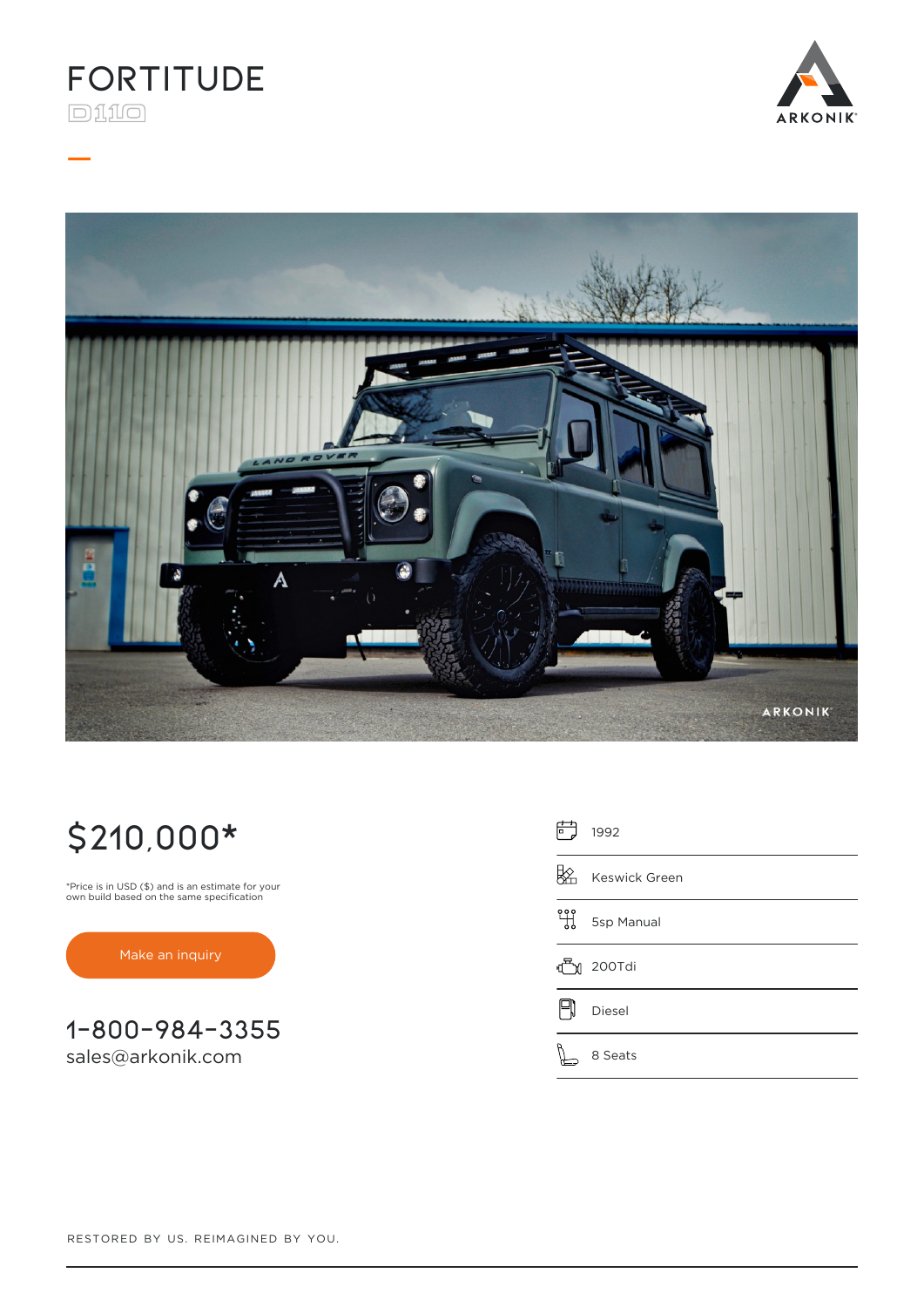### **Fortitude**  $\Box 110$

**\_**

### **\$210,000\***

\*Price is in USD (\$) and is an estimate for your own build based on the same specification

#### **EXTERIOR**

| Body color           | Keswick Green                          |
|----------------------|----------------------------------------|
| Paint finish         | Raptor                                 |
| Hood                 | OEM Puma                               |
| Hood badge           | <b>Land Rover</b>                      |
| Wheels               | Kahn® Defend 1983 18" alloy            |
| Tires                | BFGoodrich® All Terrain T/A KO2        |
| Grille               | <b>OEM</b>                             |
| <b>Bumper</b>        | Standard with end caps and DRLs        |
| Steering guard       | Raptor Black                           |
| Headlights           | Truck-Lite Twin-Cat LEDs               |
| Wing-top air intakes | <b>KBX® Hi-Force</b>                   |
| Chequer plate        | Wing-top and side sills (Raptor Black) |
| Side steps           | Fire & Ice (Ebony)                     |
| Work lamp            | Rear-facing LED                        |
| Rear step            | <b>NAS</b>                             |
| Window tints         | Yes                                    |

#### **INTERIOR**

| Seating trim    | Grey Forge Supersoft Leather                                                    |
|-----------------|---------------------------------------------------------------------------------|
| Front row seats | Elite Sports (heated)                                                           |
| Front storage   | Lock box                                                                        |
| Load area seats | Bench                                                                           |
| Steering wheel  | Arkon X Black leather 15"                                                       |
| Gear knobs      | Alloy                                                                           |
| Gear gaiter     | Matching leather                                                                |
| Door cards      | Matching leather                                                                |
| Door furniture  | Alloy                                                                           |
| Floor coverings | <b>Black carpet</b>                                                             |
| Headlining      | <b>Black suede</b>                                                              |
| Sound system    | Pioneer® Touch screen display with Apple® Car Play and reversing camera display |